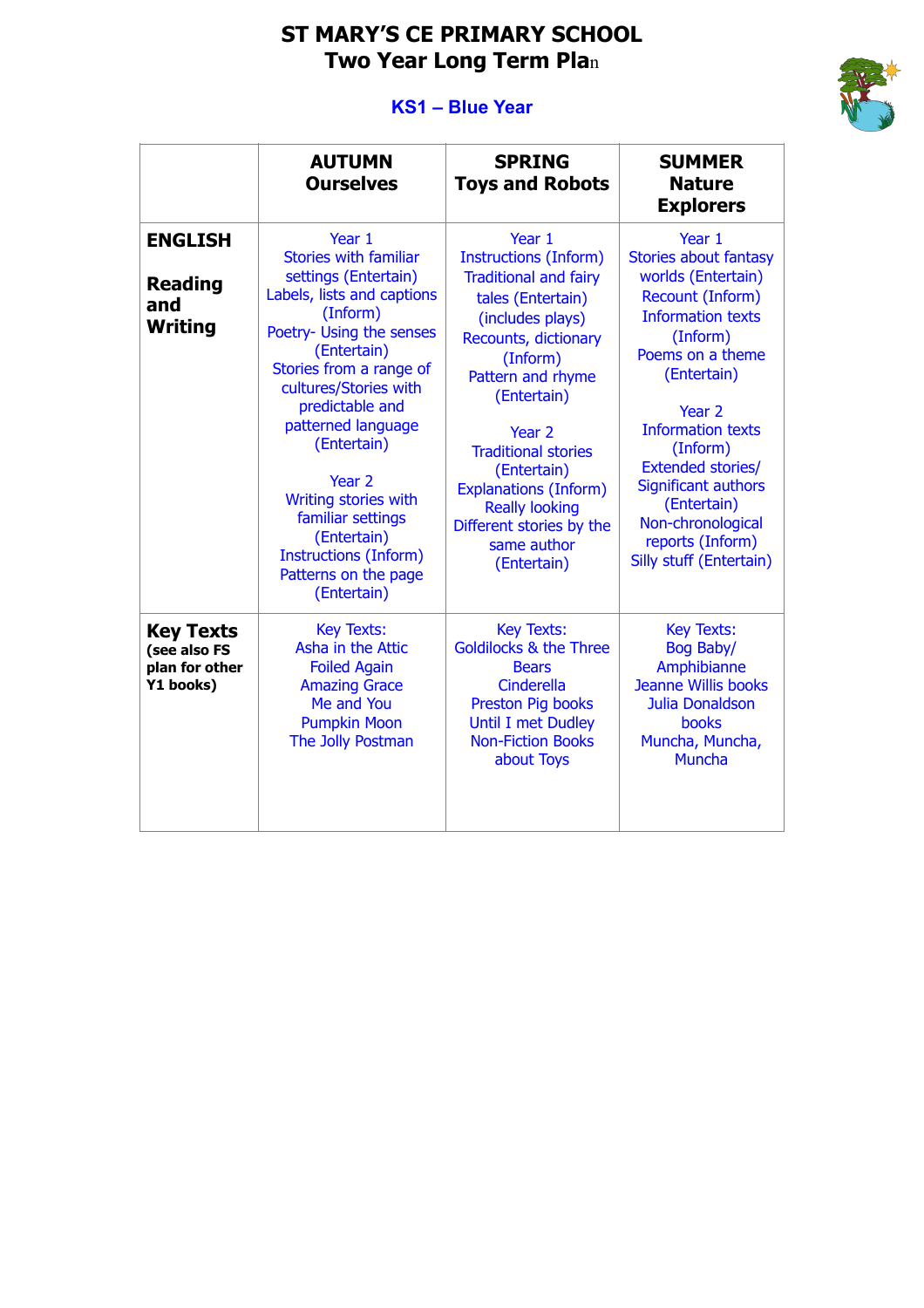| Grammar<br>and<br><b>Punctuatio</b><br>n<br>(Linked to | Year 1<br><b>Word and Sentences</b><br><b>Making Sentences</b><br><b>Capital Letters</b><br>Conjunctions - using<br>'and'                                                                                                                                      | Year 1<br><b>Sentence Punctuation</b><br><b>Question Marks</b><br><b>Exclamation Marks</b>                                                                                                                                                                    | Year 1<br><b>Singular and Plural</b><br><b>Prefixes/ Suffixes</b><br><b>Putting sentences</b><br>together                                                                                                                                                                          |
|--------------------------------------------------------|----------------------------------------------------------------------------------------------------------------------------------------------------------------------------------------------------------------------------------------------------------------|---------------------------------------------------------------------------------------------------------------------------------------------------------------------------------------------------------------------------------------------------------------|------------------------------------------------------------------------------------------------------------------------------------------------------------------------------------------------------------------------------------------------------------------------------------|
| <b>Grammar</b><br>Bug)                                 | Year <sub>2</sub><br><b>Past and Present Tense</b><br><b>Noun Phrases</b><br><b>Commas for lists</b>                                                                                                                                                           | Year 2<br>Conjunctions<br><b>Types of sentences</b><br><b>Imperative Verbs</b>                                                                                                                                                                                | Year 2<br><b>Apostrophes</b><br><b>Sentence Types</b><br><b>Tenses</b>                                                                                                                                                                                                             |
| <b>Phonics</b><br>and<br><b>Spelling</b>               | Year 1<br>Phonics-Revising 3/4<br>Phase 5<br>The Alphabet<br>Spelling-Days of the<br>Week<br><b>Common Exception</b><br><b>Words</b>                                                                                                                           | Year 1<br><b>Phonics - Phase 5</b><br>Spelling with<br>phonemes<br>Adding un to words<br><b>Common Exception</b><br><b>Words</b>                                                                                                                              | Year 1<br>Phase 5<br>Plurals $-$ adding s and<br>es<br><b>Common Exception</b><br><b>Words</b>                                                                                                                                                                                     |
|                                                        | Year 2<br><b>Revising Phase 5</b><br>Phase 6<br>Spelling Rules as listed in<br><b>Appendix 1</b><br>Words with contracted<br>forms<br><b>Common Exception</b><br><b>Words</b>                                                                                  | Year 2<br>Phase 6<br><b>Spelling Rules as listed</b><br>in Appendix 1<br>Distinguishing between<br>homophones and near-<br>homophones<br><b>Common Exception</b><br><b>Words</b>                                                                              | Year <sub>2</sub><br>Phase 6<br>Adding suffixes to<br>spell longer words<br><b>Spelling Rules as</b><br>listed in Appendix 1<br><b>Common Exception</b><br><b>Words</b>                                                                                                            |
| <b>MATHEMA</b><br><b>TICS</b>                          | <b>New Mathematics</b><br>Framework Y1/2<br><b>White Rose planning</b><br>Number: Place value<br><b>Addition &amp; subtraction</b><br>Yr 1: Nos within 20<br>Yr 2: nos within 100<br>Yr 1:Place value to 50 &<br><b>Multiplication</b><br>Yr 2: Multiplication | <b>New Mathematics</b><br>Framework Y1/2<br><b>White Rose planning</b><br><b>Number: Division</b><br>Yr 1 Place value to 100<br><b>Yr 2 Statistics</b><br>Measurement: Length<br>& height<br><b>Geometry &amp; properties</b><br>of shape<br><b>Fractions</b> | <b>New Mathematics</b><br>Framework Y1/2<br><b>White Rose planning</b><br>Geometry: position<br>and direction<br><b>Measurement: time</b><br><b>Problem solving</b><br>Yr 1:weight & volume<br>Yr 2: mass, capacity<br>temperature<br><b>Consolidation &amp;</b><br>investigations |
| <b>SCIENCE</b>                                         | <b>Our Senses -</b><br>How we grow and stay<br>healthy                                                                                                                                                                                                         | Uses of everyday<br>materials - properties                                                                                                                                                                                                                    | <b>Plants</b>                                                                                                                                                                                                                                                                      |
| <b>COMPUTIN</b><br>G                                   | 1.1 & 2.2 Online safety<br>2.6 creating pictures<br>1.9 Technology outside<br>school                                                                                                                                                                           | 1.4 Lego builders<br>1.5 Maze Explorers<br>2.1 Coding crash<br>course                                                                                                                                                                                         | 1. Grouping & Sorting<br>2.4 Questioning<br>1.3 Pictograms                                                                                                                                                                                                                         |
| DT                                                     |                                                                                                                                                                                                                                                                | <b>Making puppets</b><br><b>Textiles/ Weaving</b><br><b>Robots- Recycling</b><br>Construction                                                                                                                                                                 | Eat more fruit and<br>vegetables<br>(blocked -Health<br>week)<br><b>Cooking and Nutrition</b><br><b>Vegetable Face</b><br><b>Pittas</b>                                                                                                                                            |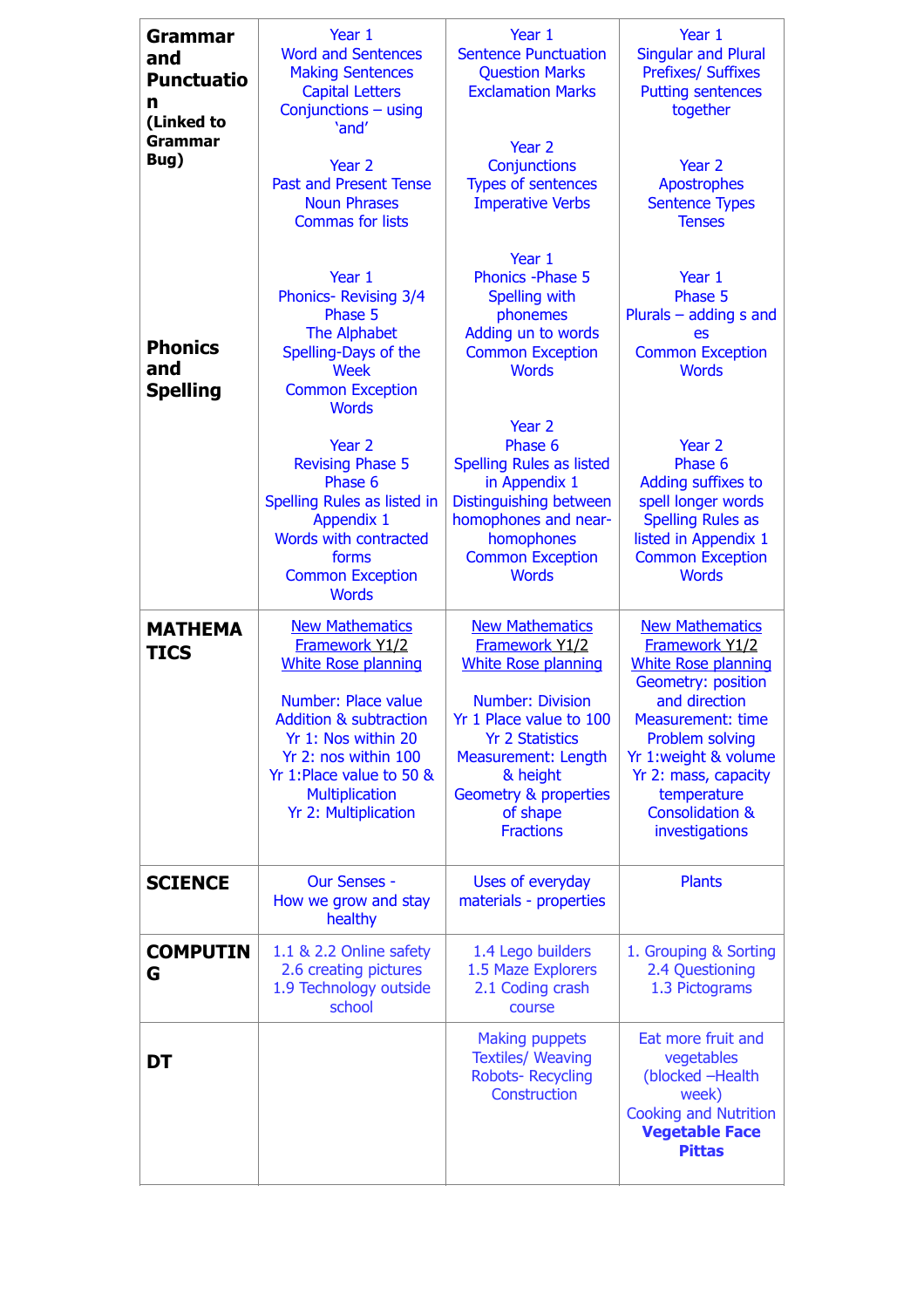| <b>HISTORY</b>                                              | Who was here before<br>me?<br><b>British Royal Family</b><br>Why do We Remember<br><b>Florence Nightingale?</b><br><b>Remembrance Day</b><br>Guy Fawkes - York                                                                                                                                                                                                                                                | Toys in the past<br><b>George Stevenson/</b><br><b>Railways in York</b> |                                                                                                                                    |  |
|-------------------------------------------------------------|---------------------------------------------------------------------------------------------------------------------------------------------------------------------------------------------------------------------------------------------------------------------------------------------------------------------------------------------------------------------------------------------------------------|-------------------------------------------------------------------------|------------------------------------------------------------------------------------------------------------------------------------|--|
| <b>GEOGRAP</b><br><b>HY</b>                                 | <b>Contrasting localities</b><br>& Where we Live<br>Route to school                                                                                                                                                                                                                                                                                                                                           |                                                                         | <b>Skills and fieldwork</b><br>(Orienteering)                                                                                      |  |
| <b>ART</b>                                                  | Self portrait<br><b>Drawing</b><br>(Picasso's Portraits)                                                                                                                                                                                                                                                                                                                                                      |                                                                         | <b>Sunflowers (Van</b><br>Gogh)<br>Painting<br><b>Mother Nature</b><br>designer (Andy<br>Goldsworthy)<br><b>Sculpture/ Weaving</b> |  |
| <b>MUSIC</b>                                                |                                                                                                                                                                                                                                                                                                                                                                                                               | Separate scheme - Charanga Music Scheme                                 |                                                                                                                                    |  |
| <b>PE</b><br>(LCP                                           | <b>Dance: Colours &amp;</b><br><b>Moods</b>                                                                                                                                                                                                                                                                                                                                                                   | <b>Games Unit 1</b>                                                     | <b>Athletics</b>                                                                                                                   |  |
| Scheme)                                                     | <b>Gymnastics Unit 1</b>                                                                                                                                                                                                                                                                                                                                                                                      | <b>Dance: Magic Toys</b>                                                | <b>Dance: Life Cycles</b>                                                                                                          |  |
| <b>PSHE/RSE</b>                                             | KAPOW scheme used to make sure statutory elements are covered for<br>RSE. Policy online and parents consulted.<br>See KAPOW for lesson plans selected to link with teaching themes that<br>term.<br>Some PSHE/RSE elements are also taught within Computing, Science, PE<br>and healthy schools week.<br>See KAPOW for the profession of skills documents used to allow for<br>progression from year to year. |                                                                         |                                                                                                                                    |  |
|                                                             | <b>Families and</b><br>relationships<br>Health and wellbeing                                                                                                                                                                                                                                                                                                                                                  | Safety and the<br>changing body<br>Citizenship                          | <b>Economic well being</b><br><b>Healthy schools week</b>                                                                          |  |
| <b>RE</b><br><b>Christianit</b><br>y and<br><b>Hinduism</b> | 1.1-What is God like?<br>1.4-What is the good<br>news that Jesus brings?<br>1.7-What does it mean<br>to belong to a faith<br>community?<br>$KS1 - God (incl)$                                                                                                                                                                                                                                                 | 1.5 Why does Easter<br>matter?<br><b>KS1 Creation</b>                   | 1.5 What makes<br>some places sacred?<br><b>KS1 Incarnation (incl</b><br>Foundation)                                               |  |
|                                                             | Foundation)<br><b>Foundation-Being</b><br>Special: Where do we<br>belong?                                                                                                                                                                                                                                                                                                                                     | Foundation-Why do<br>Christians put a cross<br>in an Easter garden?     | <b>Foundation F1 - Which</b><br>stories are special<br>and why?<br>$F3 - What places are$<br>special and why?                      |  |
| <b>Enrichmen</b><br>t<br><b>Visitors</b>                    | <b>School Nurse</b><br>Parent Doctors (Male/<br>Female)<br><b>Dentists</b><br><b>Medical Students</b><br><b>Local Portrait Artist</b><br><b>Drama</b><br><b>Church Assemblies</b>                                                                                                                                                                                                                             | <b>Puppets Performance</b><br><b>Drama</b><br><b>Church Assemblies</b>  | <b>Early Years Festival</b><br><b>Drama</b><br><b>Church Assemblies</b>                                                            |  |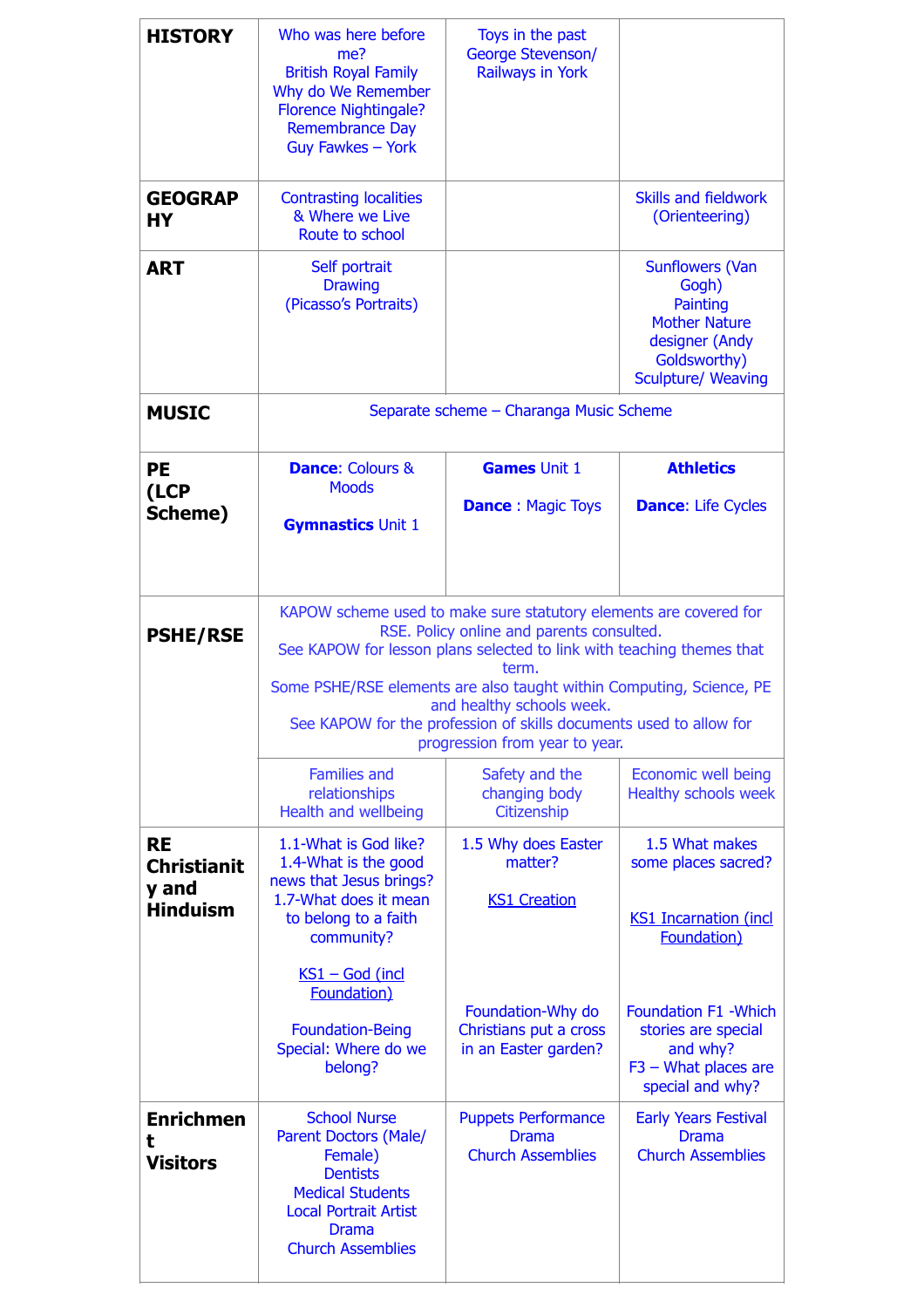| <b>Enrichmen</b> | <b>Theatre Visit</b> | <b>Theatre Visit</b>                        | <b>Butterfly World</b>                         |
|------------------|----------------------|---------------------------------------------|------------------------------------------------|
|                  | Eureka               | <b>Castle Museum</b>                        | <b>Church visits</b>                           |
| <b>Visits</b>    | <b>Church visits</b> | Church visits<br><b>Ryedale Folk museum</b> | Askham Bryan Zoo<br><b>Harlow Carr Gardens</b> |

## **ST MARY'S CE PRIMARY SCHOOL Two Year Long Term Plan Red Year**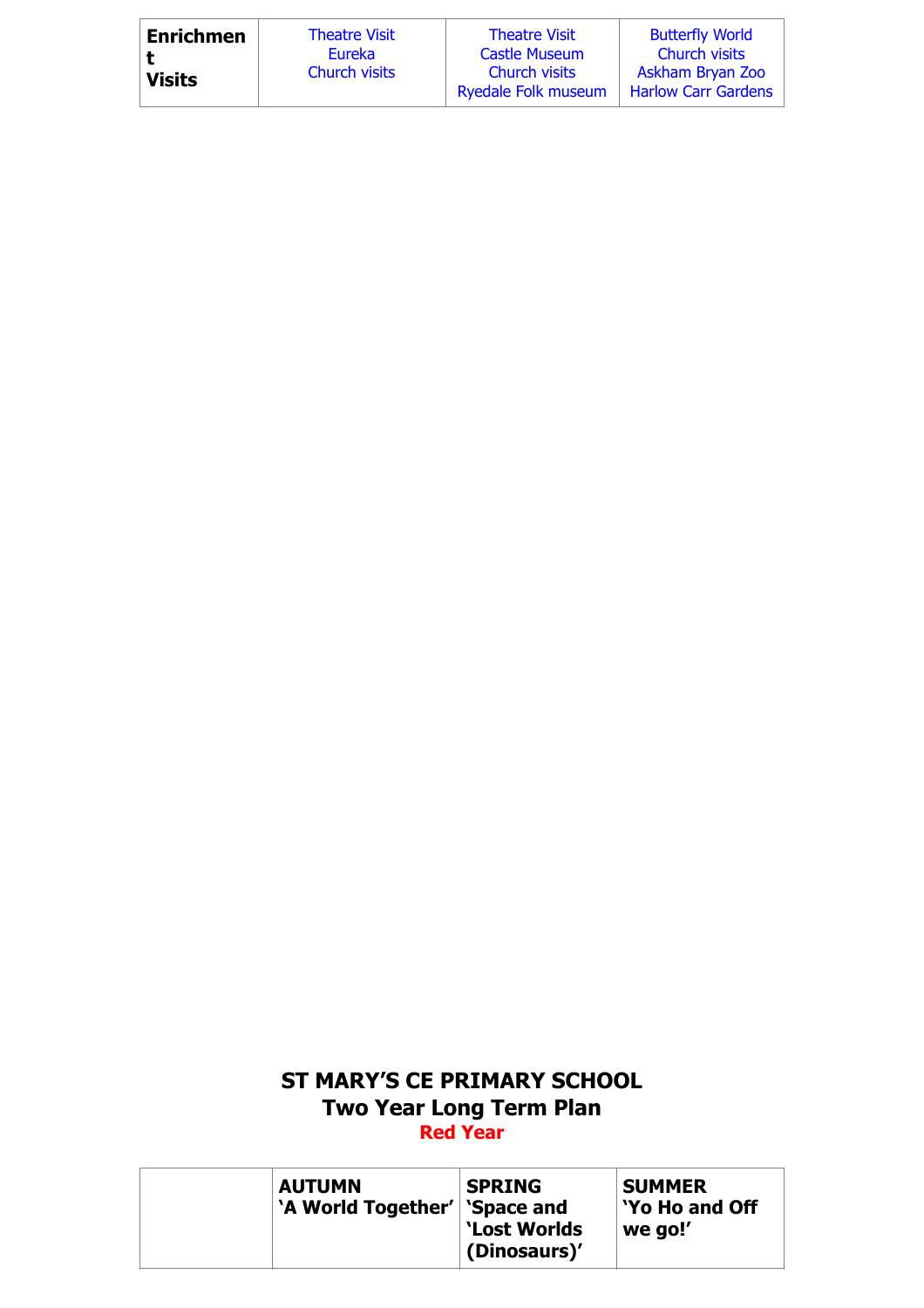| <b>ENGLISH</b><br><b>Reading and</b><br>Writing                                  | Year 1<br>Stories with familiar<br>settings (Entertain)<br>Labels, lists and captions<br>(Inform)<br>Using the senses poems<br>(Entertain)<br>Stories from a range of<br>cultures/Stories with<br>predictable and<br>patterned language<br>(Entertain)<br>Year 2<br>Stories with familiar<br>settings (Entertain)<br>Instructions(Inform)<br>Patterns on the<br>page(Entertain) | Year 1<br><b>Instructions</b><br>(Inform)<br><b>Traditional and fairy</b><br>tales (Entertain)<br>(includes plays)<br>Recounts, dictionary<br>Pattern and rhyme<br>(Entertain)<br>Year 2<br><b>Traditional stories</b><br>(Entertain) (Inform)<br><b>Explanations</b><br><b>Really</b><br>looking(Entertain)<br>Different stories by<br>the same<br>author(Entertain) | Year 1<br><b>Stories about fantasy</b><br>worlds-Island homes<br>(Entertain)<br>Recount<br><b>Information texts</b><br>(Inform)<br>Poems on a<br>theme(Entertain)<br>Year 2<br><b>Information texts</b><br>(Inform)<br>Extended stories/<br>Significant<br>authors(Entertain)<br>Non-chronological<br>reports<br>Silly stuff(Entertain) |
|----------------------------------------------------------------------------------|---------------------------------------------------------------------------------------------------------------------------------------------------------------------------------------------------------------------------------------------------------------------------------------------------------------------------------------------------------------------------------|-----------------------------------------------------------------------------------------------------------------------------------------------------------------------------------------------------------------------------------------------------------------------------------------------------------------------------------------------------------------------|-----------------------------------------------------------------------------------------------------------------------------------------------------------------------------------------------------------------------------------------------------------------------------------------------------------------------------------------|
| <b>Key Texts</b><br>(see also FS plan<br>for other Y1<br>books)                  | The Crowded Playground<br>Mama Panya's Pancakes<br><b>Handa's Surprise</b><br>The Empty Pot<br><b>Fox Beware</b><br>The Ice Palace<br>The Last Polar Bear                                                                                                                                                                                                                       | The Three Little Pigs<br><b>Red Riding Hood</b><br><b>Roald Dahl books</b><br>(George Matilda/)<br>Mr Wolf's Pancakes<br>Q Pootle in Space<br>Harry & Dinosaur<br>books                                                                                                                                                                                               | Conversations by<br>Michael<br>Rosen<br>Katie Morag books<br>The Pirate Cruncher                                                                                                                                                                                                                                                        |
| <b>Grammar</b><br>and<br><b>Punctuation</b><br>(Linked to<br><b>Grammar Bug)</b> | Year 1<br><b>Word and Sentences</b><br><b>Making Sentences</b><br><b>Capital Letters</b><br>Conjunctions - using<br>'and'                                                                                                                                                                                                                                                       | Year 1<br><b>Sentence</b><br>Punctuation<br><b>Question Marks</b><br><b>Exclamation Marks</b>                                                                                                                                                                                                                                                                         | Year 1<br><b>Singular and Plural</b><br><b>Prefixes/ Suffixes</b><br><b>Putting sentences</b><br>together                                                                                                                                                                                                                               |
|                                                                                  | Year 2<br><b>Past and Present Tense</b><br><b>Noun Phrases</b><br><b>Commas for lists</b>                                                                                                                                                                                                                                                                                       | Year 2<br>Conjunctions<br><b>Types of sentences</b><br><b>Imperative Verbs</b>                                                                                                                                                                                                                                                                                        | Year 2<br>Apostrophes<br><b>Sentence Types</b><br><b>Tenses</b>                                                                                                                                                                                                                                                                         |
| <b>Phonics and</b><br><b>Spelling</b>                                            | Year 1<br>Phonics-Revising 3/4<br>Phase 5<br>The Alphabet<br>Spelling-Days of the<br>Week<br><b>Common Exception</b><br><b>Words</b>                                                                                                                                                                                                                                            | Year 1<br><b>Phonics - Phase 5</b><br>Spelling with<br>phonemes<br>Adding un to words<br><b>Common Exception</b><br><b>Words</b><br>Year 2                                                                                                                                                                                                                            | Year 1<br>Phase 5<br>Plurals $-$ adding s and<br>es<br><b>Common Exception</b><br><b>Words</b>                                                                                                                                                                                                                                          |
|                                                                                  | Year 2<br><b>Revising Phase 5</b><br>Phase 6<br>Spelling Rules as listed in<br>Appendix 1<br>Words with contracted<br>forms<br><b>Common Exception</b><br><b>Words</b>                                                                                                                                                                                                          | Phase 6<br><b>Spelling Rules as</b><br>listed in Appendix 1<br><b>Distinguishing</b><br>between<br>homophones and<br>near-homophones<br><b>Common Exception</b><br><b>Words</b>                                                                                                                                                                                       | Year 2<br>Phase 6<br>Add suffixes to spell<br>longer words<br><b>Spelling Rules as</b><br>listed in Appendix 1<br><b>Common Exception</b><br><b>Words</b>                                                                                                                                                                               |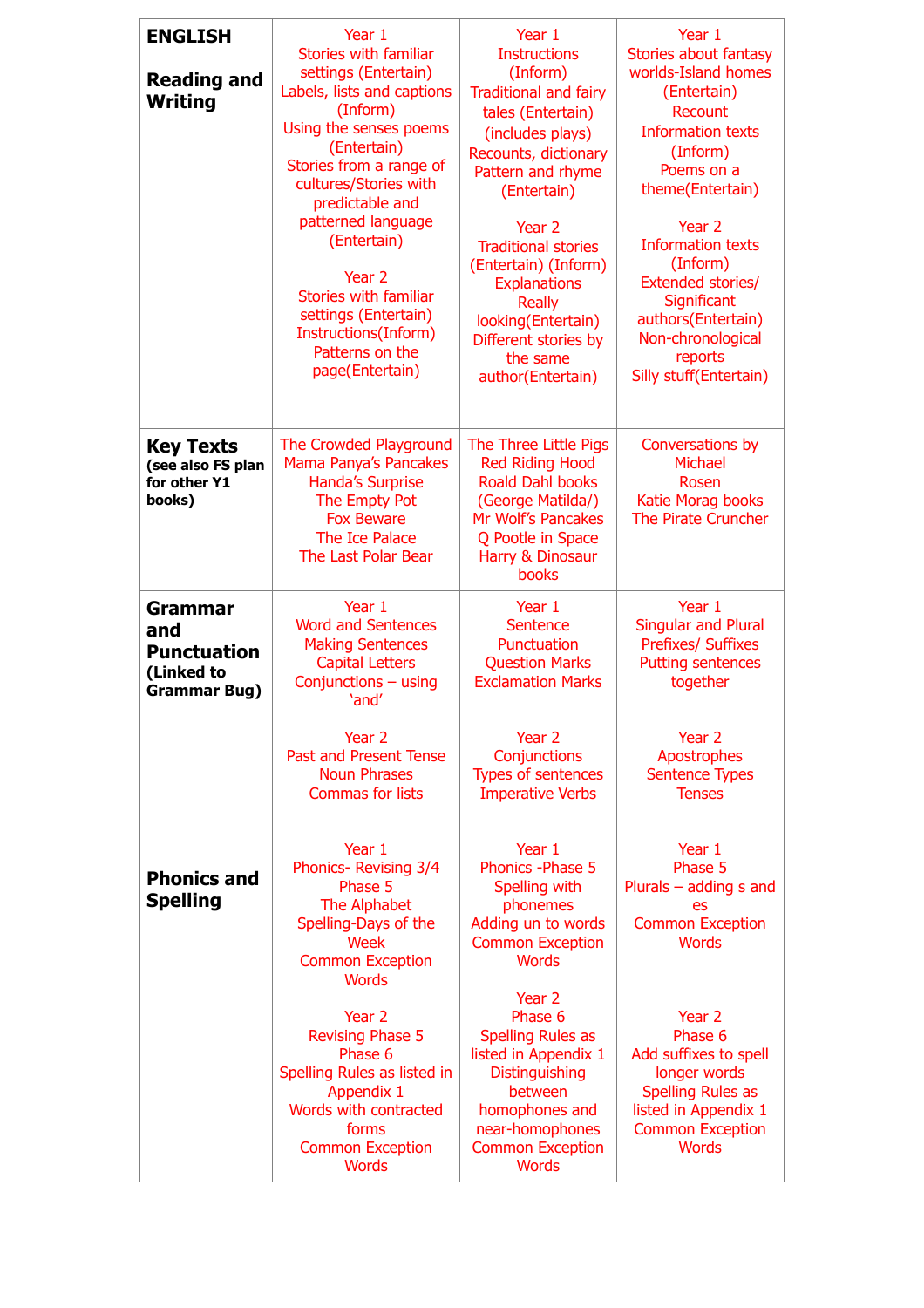| <b>MATHEMATI</b><br><b>CS</b> | <b>New Mathematics</b><br>Framework Y1/2<br><b>White Rose planning</b><br>Number: Place value<br><b>Addition &amp; subtraction</b><br>Yr 1: Nos within 20<br>Yr 2: nos within 100<br>Yr 1: Place value to 50 &<br><b>Multiplication</b><br>Yr 2: Multiplication                                                                                                                                               | <b>New Mathematics</b><br>Framework Y1/2<br><b>White Rose planning</b><br>Number: Division<br>Yr 1 Place value to<br>100<br><b>Yr 2 Statistics</b><br><b>Measurement:</b><br>Length & height<br>Geometry &<br>properties of shape<br><b>Fractions</b> | <b>New Mathematics</b><br>Framework Y1/2<br><b>White Rose planning</b><br>Geometry: position<br>and direction<br><b>Measurement: time</b><br>Problem solving<br>Yr 1: weight & volume<br>Yr 2: mass, capacity<br>temperature<br><b>Consolidation &amp;</b><br>investigations |
|-------------------------------|---------------------------------------------------------------------------------------------------------------------------------------------------------------------------------------------------------------------------------------------------------------------------------------------------------------------------------------------------------------------------------------------------------------|-------------------------------------------------------------------------------------------------------------------------------------------------------------------------------------------------------------------------------------------------------|------------------------------------------------------------------------------------------------------------------------------------------------------------------------------------------------------------------------------------------------------------------------------|
| <b>SCIENCE</b>                | Animals including<br>humans<br><b>Survival and Growth</b>                                                                                                                                                                                                                                                                                                                                                     | Seasonal changes                                                                                                                                                                                                                                      | Living things in their<br>habitats                                                                                                                                                                                                                                           |
| <b>COMPUTING</b>              | 1.6 Animated Story Book<br>2.8 Presenting Ideas<br>2.5 Effective Searching                                                                                                                                                                                                                                                                                                                                    | 1.1 & 2.2 Online<br><b>Safety</b><br>1.7 Coding<br>2.7 Making Music                                                                                                                                                                                   | 1.8 Spreadsheets<br>2.3 Spreadsheets                                                                                                                                                                                                                                         |
| DT                            | Where food comes from?<br>Fruit Salad - Handa's<br><b>Suprise</b><br>Food, Cooking and<br><b>Nutrition</b>                                                                                                                                                                                                                                                                                                    | Design a Spaceship/<br>Moon Buggy (Y2) -<br>Construction/<br><b>Mechanics</b>                                                                                                                                                                         |                                                                                                                                                                                                                                                                              |
| <b>HISTORY</b>                | Y2 Make Joseph's Coat?                                                                                                                                                                                                                                                                                                                                                                                        | $Space -$<br><b>Neil Armstrong &amp;</b><br><b>Tim Peake</b><br>Prehistoric-<br><b>Dinosaurs</b><br><b>Richard Owen</b>                                                                                                                               | Seaside in the past<br>-Grace Darling<br>Pirates from the past<br>-Edward Teach<br>-Blackbeard                                                                                                                                                                               |
| <b>GEOGRAPHY</b>              | <b>Around the World</b><br>(Location Knowledge /<br>Geographical skills)<br>Weather                                                                                                                                                                                                                                                                                                                           |                                                                                                                                                                                                                                                       | <b>Seaside locations</b><br>(Human and Physical/<br>Place knowledge/<br><b>Comparing localities)</b>                                                                                                                                                                         |
| <b>ART</b>                    | <b>Multicultural art</b><br><b>Printing on Fabric</b><br>(Adrinkra/ Kente Cloth)                                                                                                                                                                                                                                                                                                                              | <b>What is</b><br>sculpture?<br>Dame Barbara<br><b>Hepworth</b><br><b>Futurism Sculpture-</b><br>Giacomo Balla<br><b>Sculpture (using</b><br>various media card/<br>Polystyrene and Clay)                                                             | <b>Collage</b> - Under the<br>Sea                                                                                                                                                                                                                                            |
| <b>MUSIC</b>                  | Separate scheme - Charanga Music Scheme                                                                                                                                                                                                                                                                                                                                                                       |                                                                                                                                                                                                                                                       |                                                                                                                                                                                                                                                                              |
| <b>PE</b><br>(LCP<br>Scheme)  | <b>Games</b><br>Unit 2<br><b>Dance-</b><br><b>Animals</b>                                                                                                                                                                                                                                                                                                                                                     | <b>Dance</b><br><b>Weather</b> and<br><b>Seasons</b><br><b>Gymnsatics</b><br>Unit 2                                                                                                                                                                   | <b>Athletics</b><br><b>Dance</b><br>At the Seaside                                                                                                                                                                                                                           |
| <b>PSHE/RSE</b>               | KAPOW scheme used to make sure statutory elements are covered for<br>RSE. Policy online and parents consulted.<br>See KAPOW for lesson plans selected to link with teaching themes that<br>term.<br>Some PSHE/RSE elements are also taught within Computing, Science,<br>PE and healthy schools week.<br>See KAPOW for the profession of skills documents used to allow for<br>progression from year to year. |                                                                                                                                                                                                                                                       |                                                                                                                                                                                                                                                                              |